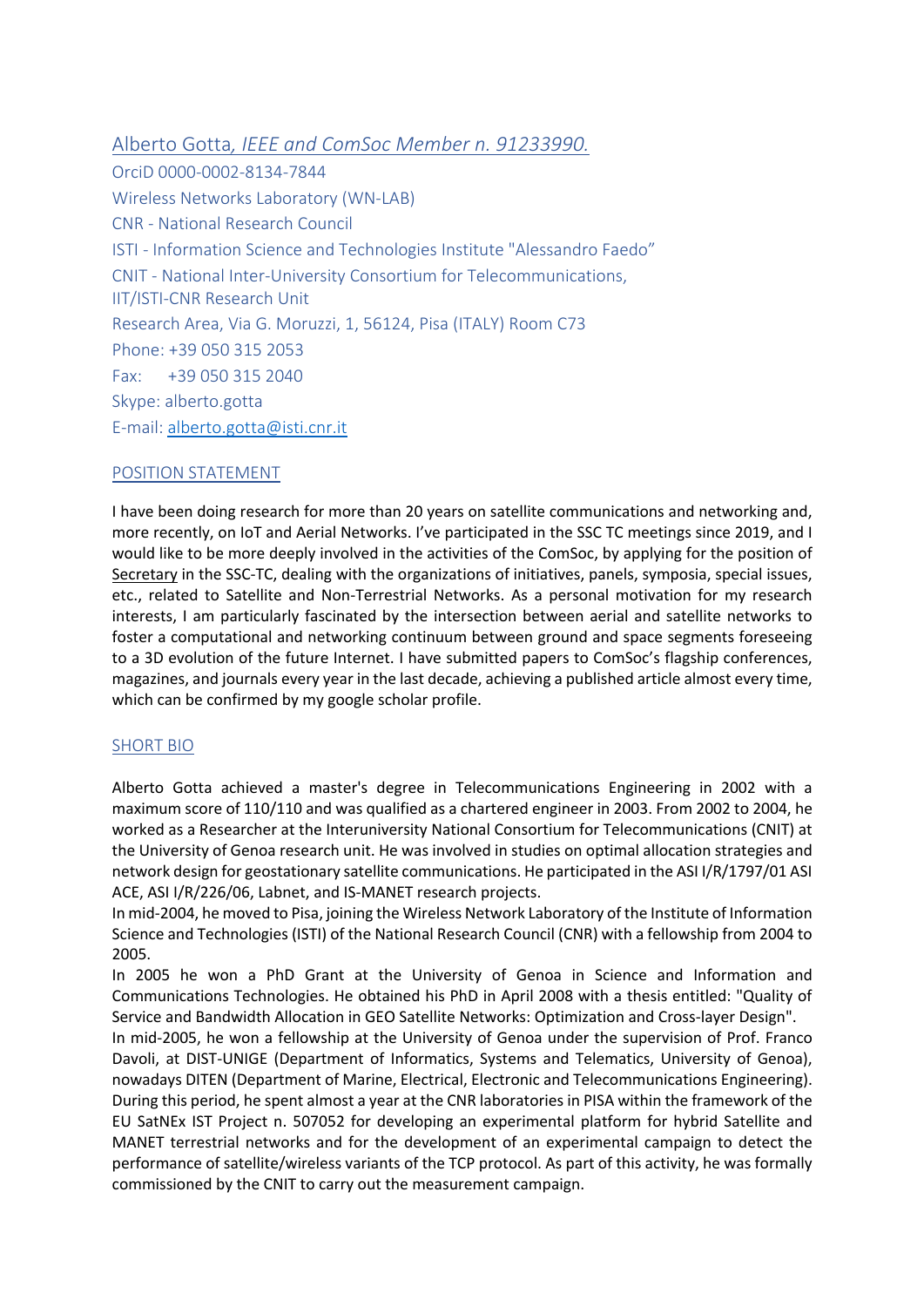In mid-2006, he won a fellowship at the CNR-ISTI in Pisa. He moved and started his research activities on satellite communications and networking within the UE SatNEx IST Project n. 507052 FP6-ICT SatNEx II Project n. 027393.

During this period, he took part in the experimental campaign VOTOS - Focus Topic in the Joint Activity 2410 (Access, Network and Transport Layer Trials) of the European Satellite Communications Network of Excellence, dealing with the analysis of the behaviour of congestion control protocols on satellite networks, with particular focus on those systems adopting the latest Demand Assignment Multiple Access schemes, such as Skyplex Data, Amerhis, BGAN, etc. He developed a simulator (TDMA-DAMA) and the validation of TCP start-up with satellite Bandwidth on Demand systems through field experimentations on the satellite hardware SKYPLEX.

In mid-2010, Alberto Gotta won a temporary research position as a staff member at CNR.

At the end of 2011, he won a competitive entrance examination for a permanent position at CNR as a researcher, and in January 2012, he joined as permanent staff.

Since October 2015, he has been the manager of the research branch "Communication Protocols" of the Wireless Networks Laboratory.

From April 2019 to December 2019, he has been a member of the CNR-ISTI advisory board, and, from April to date, has been a member of the enlarged advisory board (CIA) that also includes two representatives of the laboratories, services, and technical offices of the institute.

Since 2014 he has been the referee of project proposals in the framework of R&D Ministry calls - PON Major Projects - Digital Agenda/Sustainable Industry and Reprise referee for the Research and University Ministry.

Since July 2018, he has been the CNR-ISTI contact person for the Project Area (AP12) "Technologies for Aerospace and Earth Observation" and for the AP2 "Future Internet" of the DIITET department of the CNR.

He is a member of the Telecommunications and Information Technology Group (GTTI), the Interuniversity National Consortium for Telecommunications (CNIT), the IEEE Communications Society ETI on Machine Learning for Communications (MLC), the IEEE Communications Society ETI on Aerial Communications (ACETI), and the TC on Satellite and Space Communications (SSC). He has been participating in the International Network Generations Roadmap (INGR) Satellite WG since 2020, and he has recently joined the IEEE Special Interest Group on Satellite Mega-Constellations, and he will present a paper published in the April 2022 Issue of the IEEE Communications Magazine on the Feature Topic on "Low Earth Orbit Satellites to Enable Access Equality" entitled "Orbital Edge Offloading on Mega-LEO Satellite Constellations for Equal Access to Computing". He has been TPC member of the ComSoc's flagship conferences (ICC and Globecom) for many years and other IEEE and non-IEEE conferences and workshops. He is currently Associated Editor of the IAES International Journal of Reconfigurable and Embedded Systems (IJRES), in the Editorial Board Member of MDPI Sensors, of MDPI Networks, and Guest Editor of some MDPI special issues.

# SCIENTIFIC RESPONSIBILITY IN RESEARCH PROJECTS

From 2006 to 2008, he was project manager of the UE FP6-SSA RINGrid project n. 31891 for CNR-ISTI, whose purpose was achieving the possibility of using scientific or industrial equipment remotely through satellite links and independently from its physical location to open new opportunities for industry, science, and business.

In 2009, he was co-project manager of PON FESR 2007-2013 Industria2015 EASY RIDER, co-leading WP9 (definition of the project's communication architecture) and leading both WP134 (study of a reliable V2X multicast protocol) and WP135 (implementation and testing of a reliable multicast system based on the NORM protocol).

In 2013, 2015, and 2020 he was project manager for CNR-ISTI of the ESA-ARTES 1 project SatNEx III, SatNEx IV, and SatNEx V; the latter continued until 2022.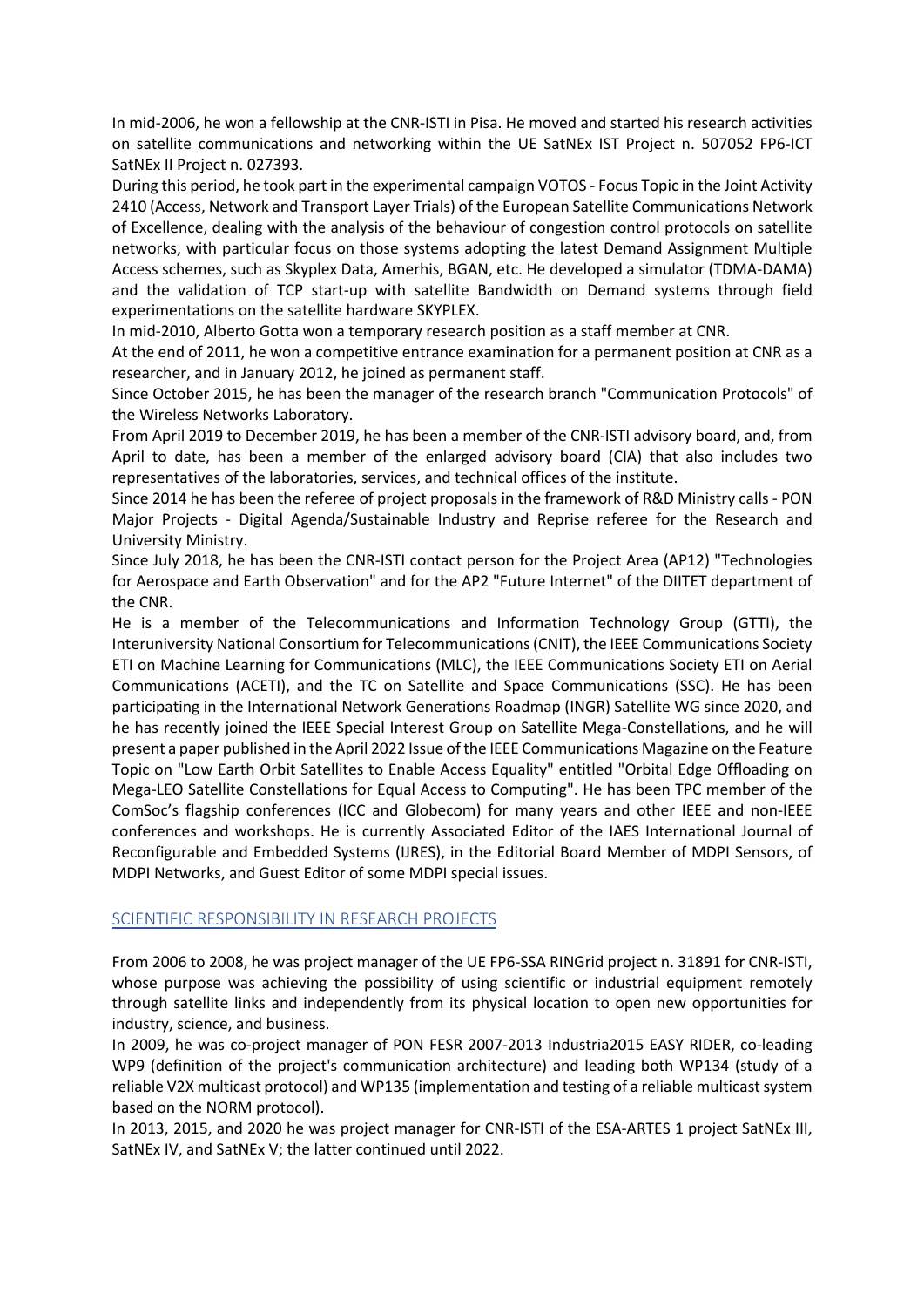From 09/2012 - 03/2015, he was work package manager of the project Smart Healthy Env (POR CReO FESR 2007/2013), contract no. CUP ARTEA n.486542, leading the implementation of a mobile communication infrastructure for pollution data collection based on Zigbee sensors.

In the period 7-2015 - 6-2017 he was head of CNR operational unit of the project entitled MIE (PON no. CTN01\_00034\_594122), which aimed at developing a system of innovative technologies able to exploit wireless sensors with very low energy consumption, to allow the pervasive monitoring of the parameters that define the behaviour of actors in motion.

In the period 01-09-2016 to 31-03-2019 he was head of CNR operational unit of the SCIADRO - Swarm of Drones project, (FAR/FAS 2014 D58I16000020008 CUP 726125) funded for 1M€ to CNR-ISTI, aiming at the design, prototype implementation and testing of enabling communication technologies to be installed onboard RPAS.

Alberto Gotta was also the CNR-ISTI scientific leader for the e-Navigation project, assigned by FINCANTIERI for €145,530 to CNR-ISTI from 1-2017 to 12-2018 on a Ministry of Transport project for the development of an Augmented Reality and Virtual Reality architecture on board ship and on a remote shore station. The task assigned to CNR-ISTI was developing a telematic satellite system for a cyber-physical system to interface the sensors of a ship's machinery compartment with the Augmented Reality systems onboard the ship (AR visor) and the Virtual Reality systems ashore as decision support systems for collision avoidance manoeuvres. This activity has been awarded by the DIITET department of the CNR for its innovativeness and the results achieved and a patent procedure is pending.

Since 2-8-2019 he is the work package leader of the WP2 in task 2.4 for the definition of the communication architecture of the Teaching project, funded by the EU H2020 n. 871385 ICT-1-2019, with a UE contribution of € 3M€.

# PARTICIPATION IN RESEARCH PROJECTS

- Teaching, H2020, contract n.: 871385 EU.2.1.1. Date: 1/01/2020 – to date
- Desira, H2020, contract n.: 818194 EU.3.2.1.3. Date: 1/06/2019 – to date
- NESTORE, H2020, contract n.769643 Date: 1/09/2017 – to date
- MOSCARDO ICT technologies for structural monitoring of old buildings based on wireless sensor networks and drones, FAR FAS 2014, CUP D78C15000100008 Date: 01-04-2016 - 31-10-2018
- Smart Monitoring Integrated System for Healthy Urban Environment in Smart Cities, POR CReO FESR 2007-2013, CUP ARTEA n.486542 e CUP CIPE n. D75C12004070007 Date: 01/09/2014 - 27/03/2015
- AA@H Active Ageing at Home, contract n. 414 14/12/2012 Date: 1/07/2013 – 30/06/2016
- ReAAL, FP7-CIP, Grant agreement ID 325189 Date: 16/1/2013 30/6/2016
- Universaal, FP7, Grant agreement ID 247950 Date: 1 Feb 2010 al 31 Gen 2014
- Giraff+, FP7-ICT Contract n.: Grant agreement ID 288173 Date: 1/1/2012 al 31/12/2014
- SatNEx II, FP6-ICT, contract n.: 027393 Date: 4/2006 - 3/2009
- SatNEx I, FP6-ICT, contract n.:507052 Date: 5/2004 - 3/2006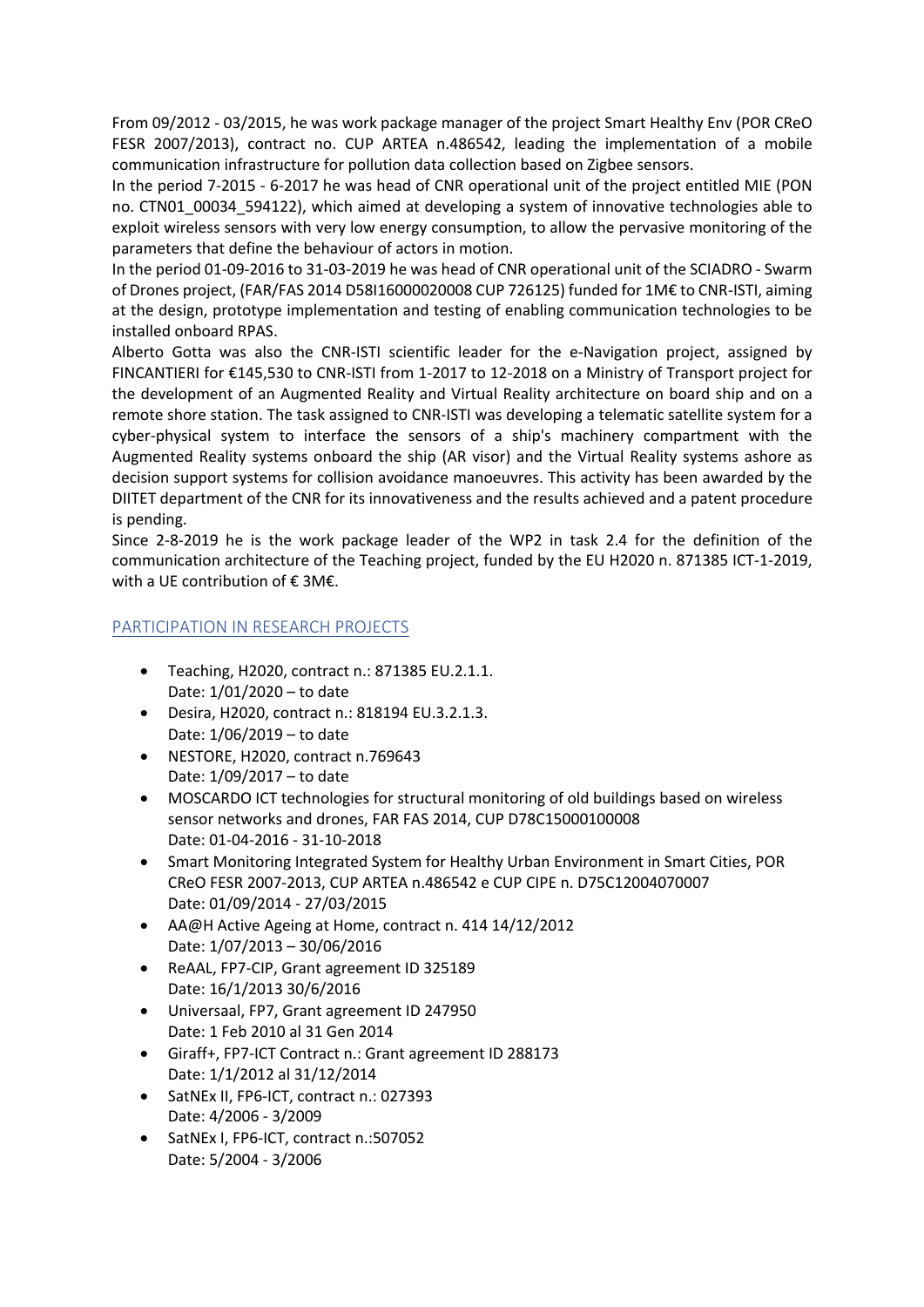• I S-MANET, MIUR, D.D. N. 1694/RIC. 27/11/2002 Date: 11/2002-12/2003

### AWARDS AND ACKNOWLEDGMENTS

- Acknowledgement for the scientific and coordination activities carried out in the RINGrid FP6 project, contract no. 31891, and for the definition of the functional architecture of the EasyRider project no. 00024MS01. Date: 20-01-2010
- Young Researchers and Technologists Award 2012 Edition issued by the Institute of Information Science and Technologies A.Faedo. Prize of 2000€ awarded following a competitive selection for the quality of research and the highest number of publications weighted on the number of authors in the year 2011 in the category 32-36 years old. Date: 06-03-2013
- Acknowledgement of the Director of the DIITET department Emilio Fortunato Campana for the scientific activities carried out in the Fincantieri "E\_Navigation" project for the commitment, great competence, dedication, and care with which the assigned work was carried out.

Date: 15-02-2019

- Top 25 Hottest Articles ScienceDirect on Computer Communications.  $1<sup>st</sup>$  position in 2013 with the paper "Wireless sensor networks: A survey on the state of the art and the 802.15.4 and ZigBee standards in Computer Communications, Volume 30, Issue 7, May 2007, Pages 1655-1695 Baronti, P.; Pillai, P.; Chook, V.W.C.; Chessa, S.; Gotta, A.; Hu, Y.F. Date: 2013
- Top 25 Hottest Articles ScienceDirect on Computer Communications.  $1<sup>st</sup>$  position in 2012 with the paper "Wireless sensor networks: A survey on the state of the art and the 802.15.4 and ZigBee standards in Computer Communications, Volume 30, Issue 7, May 2007, Pages 1655-1695 Baronti, P.; Pillai, P.; Chook, V.W.C.; Chessa, S.; Gotta, A.; Hu, Y.F. Date: 2012

# SCIENTIFIC INDEXES (01/5/2022)

In Scopus (https://www.scopus.com/authid/detail.uri?authorId=9846429300) repository Alberto Gotta's metrics show 69 documents with 34 conference papers 29 journal papers most of those in the Q1 of the Scimago Journal Ranking, 3 Reviews, 2 Book Chapters and 1 Editorial with: citations >1500 h-index 16

In Google Scholar (https://scholar.google.com/citations?user=SLW1Dm4AAAAJ) he accounts for more than 100 documents with:

citations >3300 h-index 20 i10-index 34

### MOST RELEVANT JOURNAL PAPERS

- [1] Paolo Baronti, Prashant Pillai, Vince WC Chook, Stefano Chessa, Alberto Gotta, and Y Fun Hu. "Wireless sensor networks: A survey on the state of the art and the 802.15.4 and ZigBee standards". In: Computer communications 30.7 (2007), pp. 1655–1695.
- [2] Nedo Celandroni, Franco Davoli, Erina Ferro, and Alberto Gotta. "Long-lived TCP connections via satellite: cross-layer bandwidth allocation, pricing, and adaptive control". In: IEEE/ACM Transactions on Networking 14.5 (2006), pp. 1019–1030.